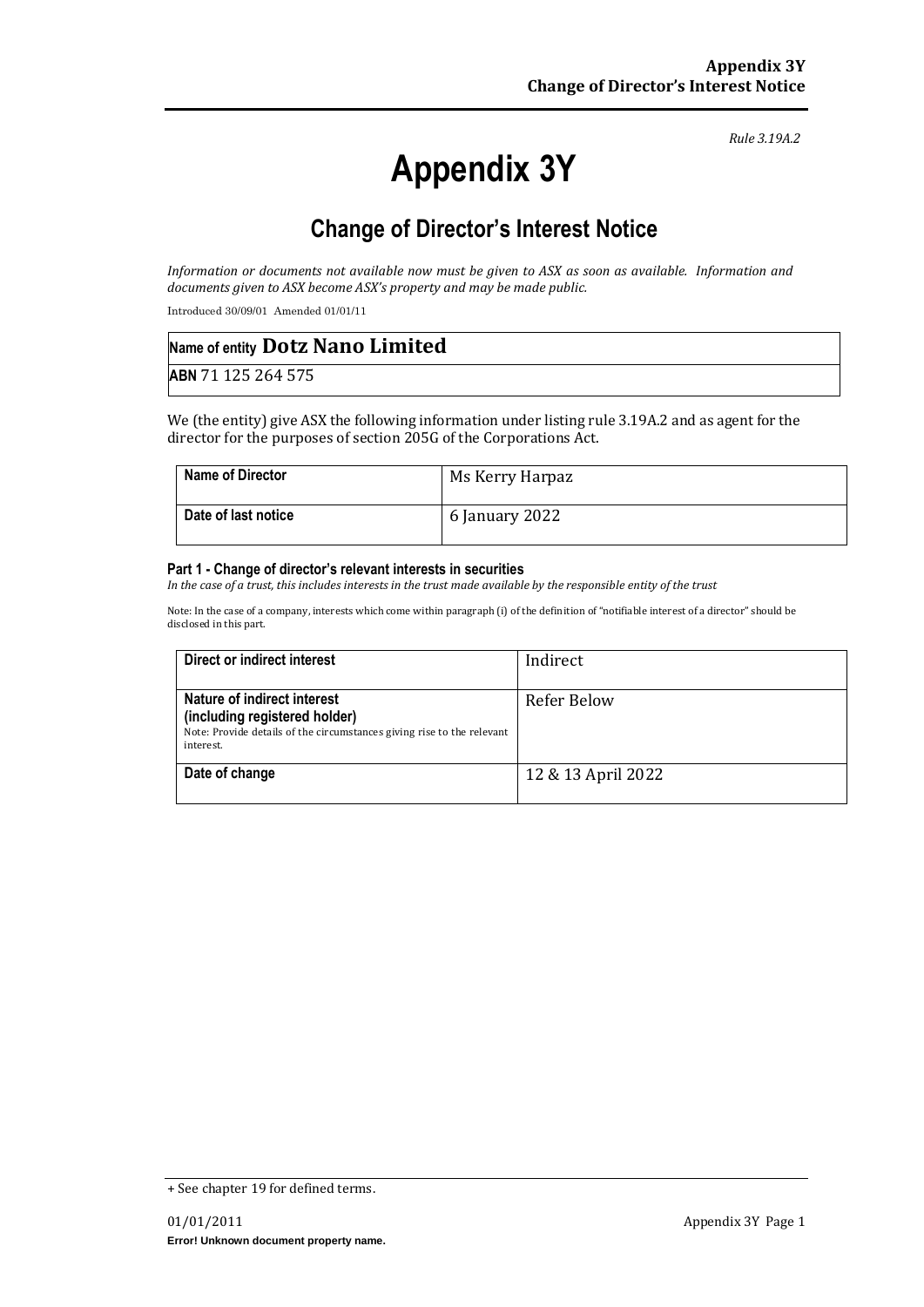| No. of securities held prior to change                                                                                                    |                                                                                                                       |
|-------------------------------------------------------------------------------------------------------------------------------------------|-----------------------------------------------------------------------------------------------------------------------|
| Shares held by Marzameno Ltd a Cyprus based<br>with<br>the<br>ultimate<br>company<br>beneficiary being my husband, Mr                     | 18,832,678 Ordinary Shares                                                                                            |
| Natanel Harpaz<br>Indirect holding by BNP PARIBAS<br>NOMINEES PTY LTD SIX SIS LTD<br><drp a="" c=""> for Marzameno Ltd a</drp>            | 2,500,000 Ordinary Shares                                                                                             |
| Cyprus based company with the<br>beneficiary being<br>ultimate<br>my<br>husband, Mr Natanel Harpaz<br>Shares held by Mr Natanel Harpaz my | 3,712,708 Ordinary Shares                                                                                             |
| husband<br>held<br><b>KNH</b><br><b>Shares</b><br>by                                                                                      | 100 Ordinary Shares                                                                                                   |
| <b>INVESTMENTS (AUST) PTY LTD</b><br>Shares held by KNH Investments<br>(AUST) PTY Ltd                                                     | 2,307,408 Ordinary Shares                                                                                             |
|                                                                                                                                           |                                                                                                                       |
| <b>Class</b>                                                                                                                              | DTZ - Ordinary Shares                                                                                                 |
| Number acquired                                                                                                                           | N/A                                                                                                                   |
| Number disposed                                                                                                                           | On-Market Trades:<br>450,204 Ord Shares (ASX: DTZ)                                                                    |
| Value/Consideration<br>Note: If consideration is non-cash, provide details and estimated<br>valuation                                     | <b>On-Market Trades:</b><br>450,204 Ord Shares (ASX: DTZ) - Total<br>Consideration \$164,324.47 (before<br>Brokerage) |
|                                                                                                                                           |                                                                                                                       |

<sup>+</sup> See chapter 19 for defined terms.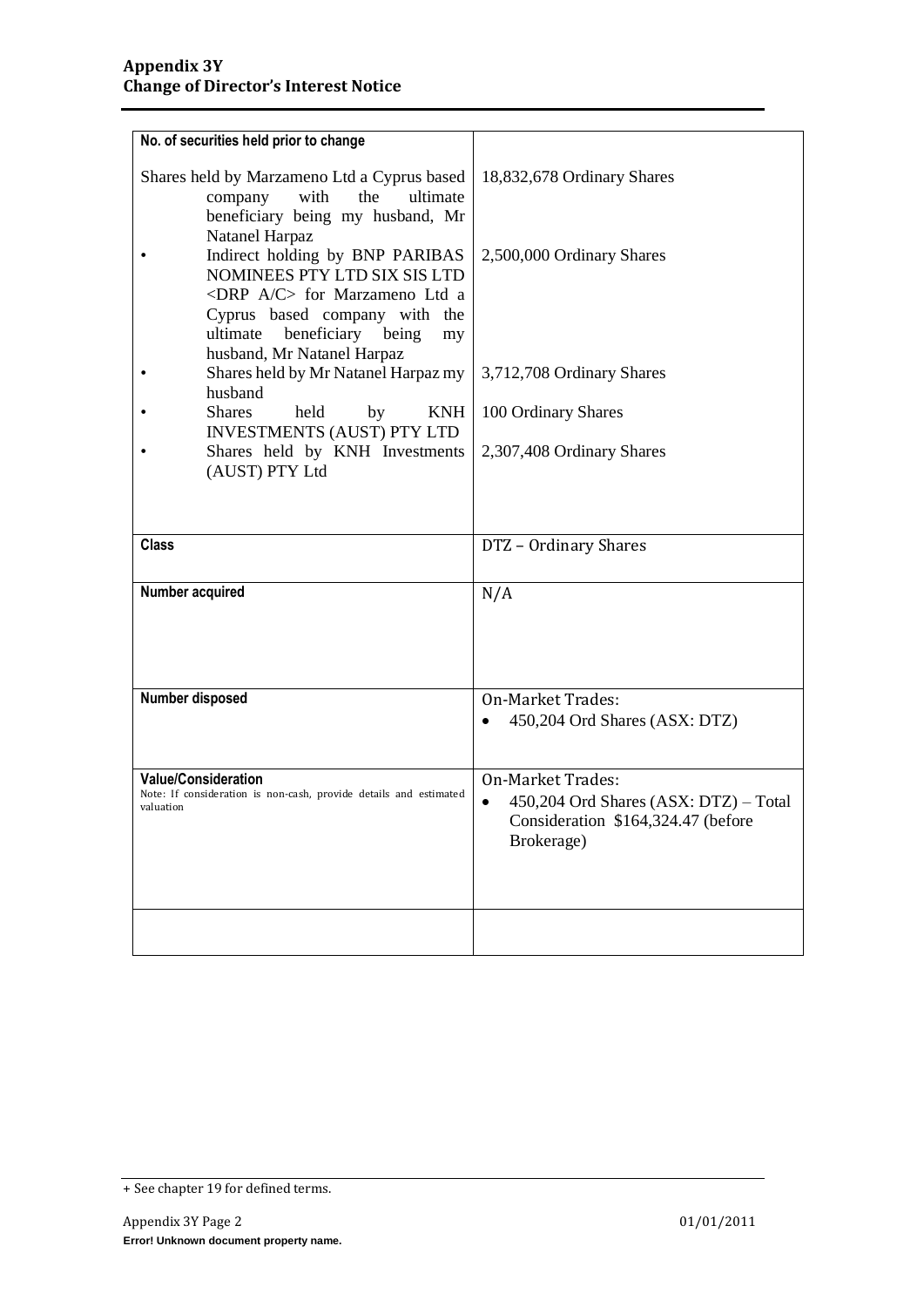| No. of securities held after change                                                                                                             |                            |
|-------------------------------------------------------------------------------------------------------------------------------------------------|----------------------------|
| Shares held by Marzameno Ltd a Cyprus based                                                                                                     | 18,382,474 Ordinary Shares |
| with<br>ultimate<br>the<br>company<br>beneficiary being my husband, Mr                                                                          |                            |
| Natanel Harpaz                                                                                                                                  |                            |
| Indirect holding by BNP PARIBAS                                                                                                                 | 2,500,000 Ordinary Shares  |
| NOMINEES PTY LTD SIX SIS LTD                                                                                                                    |                            |
| <drp a="" c=""> for Marzameno Ltd a<br/>Cyprus based company with the</drp>                                                                     |                            |
| beneficiary being<br>ultimate<br>my                                                                                                             |                            |
| husband, Mr Natanel Harpaz                                                                                                                      |                            |
| Shares held by Mr Natanel Harpaz my<br>husband                                                                                                  | 3,712,708 Ordinary Shares  |
| held<br><b>KNH</b><br><b>Shares</b><br>by                                                                                                       | 100 Ordinary Shares        |
| <b>INVESTMENTS (AUST) PTY LTD</b>                                                                                                               |                            |
| Shares held by KNH Investments                                                                                                                  | 2,307,408 Ordinary Shares  |
| (AUST) PTY Ltd                                                                                                                                  |                            |
|                                                                                                                                                 |                            |
| Nature of change                                                                                                                                | On-Market Trades           |
| Example: on-market trade, off-market trade, exercise of options, issue<br>of securities under dividend reinvestment plan, participation in buy- |                            |
| back                                                                                                                                            |                            |
|                                                                                                                                                 |                            |

### **Part 2 – Change of director's interests in contracts**

Note: In the case of a company, interests which come within paragraph (ii) of the definition of "notifiable interest of a director" should be disclosed in this part.

| Detail of contract | Loan Agreement and Letter of Variation |
|--------------------|----------------------------------------|
|                    |                                        |

<sup>+</sup> See chapter 19 for defined terms.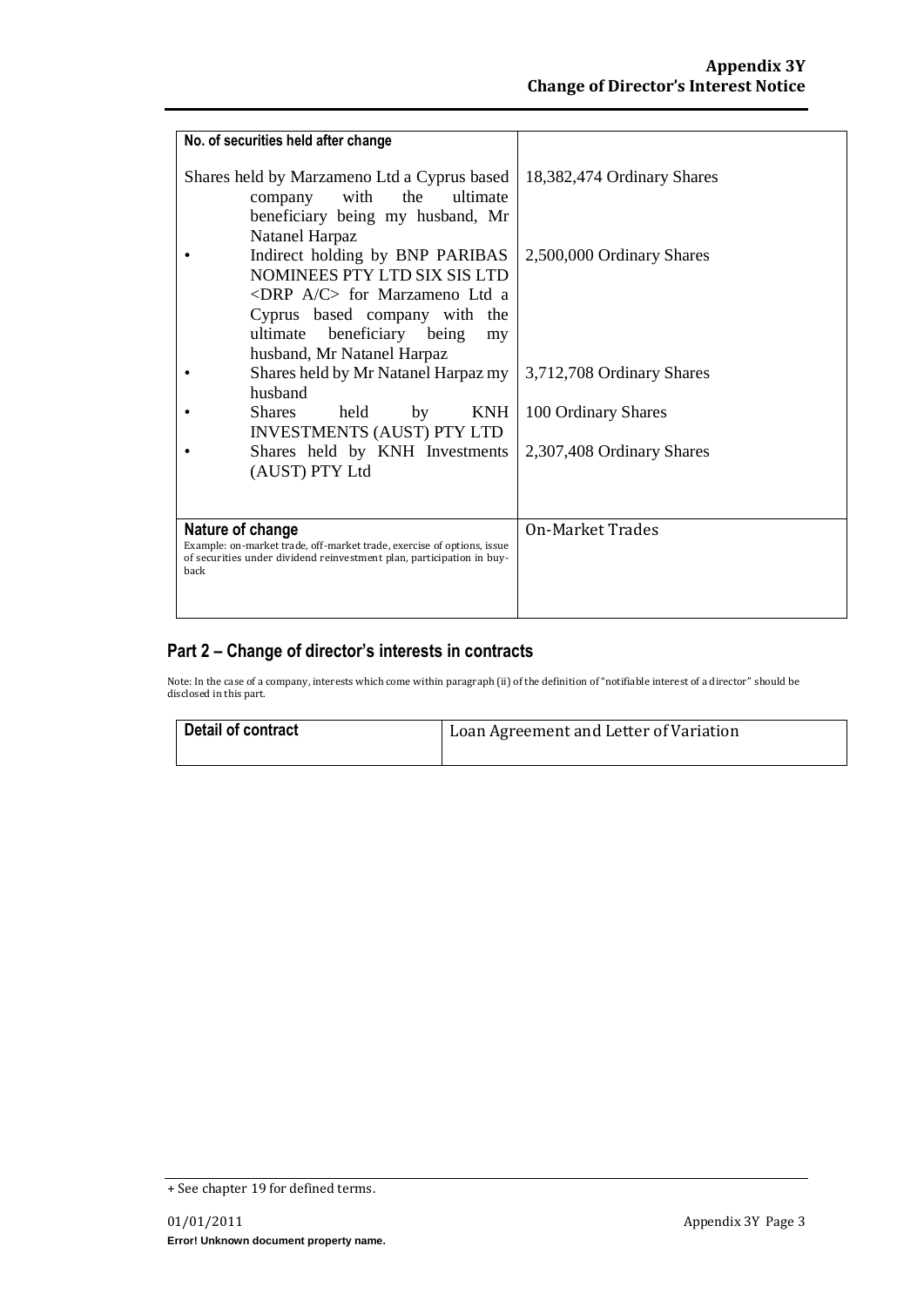| <b>Nature of interest</b>                                                                                                                                                   |                                                                                                                                                                                                                                                                                                                                                                                                                                                                                                                                                                                                                                                                                                                                                                                                                                                                                                                  |
|-----------------------------------------------------------------------------------------------------------------------------------------------------------------------------|------------------------------------------------------------------------------------------------------------------------------------------------------------------------------------------------------------------------------------------------------------------------------------------------------------------------------------------------------------------------------------------------------------------------------------------------------------------------------------------------------------------------------------------------------------------------------------------------------------------------------------------------------------------------------------------------------------------------------------------------------------------------------------------------------------------------------------------------------------------------------------------------------------------|
|                                                                                                                                                                             | Pursuant to the Loan Agreement between Dotz Nano<br>(Company)<br>and<br>Marzameno<br>Limited<br>Ltd<br>(Marzameno), the Company agreed to provide the<br>loan amount of up to A\$300,000 (excluding interest)<br>to Marzameno for the purpose of funding the payment<br>of the exercise of up to $1/3$ of $10,000,000$ Options<br>(each with an exercise price of \$0.09 and exercisable<br>on or before 11 December 2021) held by Marzameno.<br>The loan is unsecured, accrues interest at 6% per<br>annum, and must be repaid in full on 30 April 2022.<br>Pursuant to the terms of the Loan Agreement, until all<br>monies owing under the Loan Agreement are repaid<br>in full, Marzameno must not dispose of any of<br>10,000,000 Ordinary Shares (issued pursuant to the<br>exercise of 10,000,000 Options held by Marzameno)<br>subject to certain exceptions (such as the Company<br>providing consent). |
| Name of registered holder<br>(if issued securities)                                                                                                                         | N/A                                                                                                                                                                                                                                                                                                                                                                                                                                                                                                                                                                                                                                                                                                                                                                                                                                                                                                              |
| Date of change                                                                                                                                                              | 10 December 2021 and Letter of Variation dated 30<br>March 2022                                                                                                                                                                                                                                                                                                                                                                                                                                                                                                                                                                                                                                                                                                                                                                                                                                                  |
| No. and class of securities to which<br>interest related prior to change<br>Note: Details are only required for a contract in<br>relation to which the interest has changed | N/A                                                                                                                                                                                                                                                                                                                                                                                                                                                                                                                                                                                                                                                                                                                                                                                                                                                                                                              |
| Interest acquired                                                                                                                                                           | N/A                                                                                                                                                                                                                                                                                                                                                                                                                                                                                                                                                                                                                                                                                                                                                                                                                                                                                                              |
| Interest disposed                                                                                                                                                           | N/A                                                                                                                                                                                                                                                                                                                                                                                                                                                                                                                                                                                                                                                                                                                                                                                                                                                                                                              |
| <b>Value/Consideration</b><br>Note: If consideration is non-cash, provide details and<br>an estimated valuation                                                             | Marzameno was provided with the A\$300,000 loan<br>amount, which was used to fund the exercise of 1/3 of<br>10,000,000 Options held by Marzameno. On 20<br>December 2021, the Company issued 10,000,000<br>Ordinary Shares to Marzameno in respect to the<br>exercise of the Options.                                                                                                                                                                                                                                                                                                                                                                                                                                                                                                                                                                                                                            |
| Interest after change                                                                                                                                                       | N/A                                                                                                                                                                                                                                                                                                                                                                                                                                                                                                                                                                                                                                                                                                                                                                                                                                                                                                              |

## **Part 3 –** +**Closed period**

| Were the interests in the securities or contracts detailed above                                 |  |
|--------------------------------------------------------------------------------------------------|--|
| traded during a <sup>+</sup> closed period where prior written clearance<br>was required?        |  |
| If so, was prior written clearance provided to allow the trade to<br>proceed during this period? |  |

<sup>+</sup> See chapter 19 for defined terms.